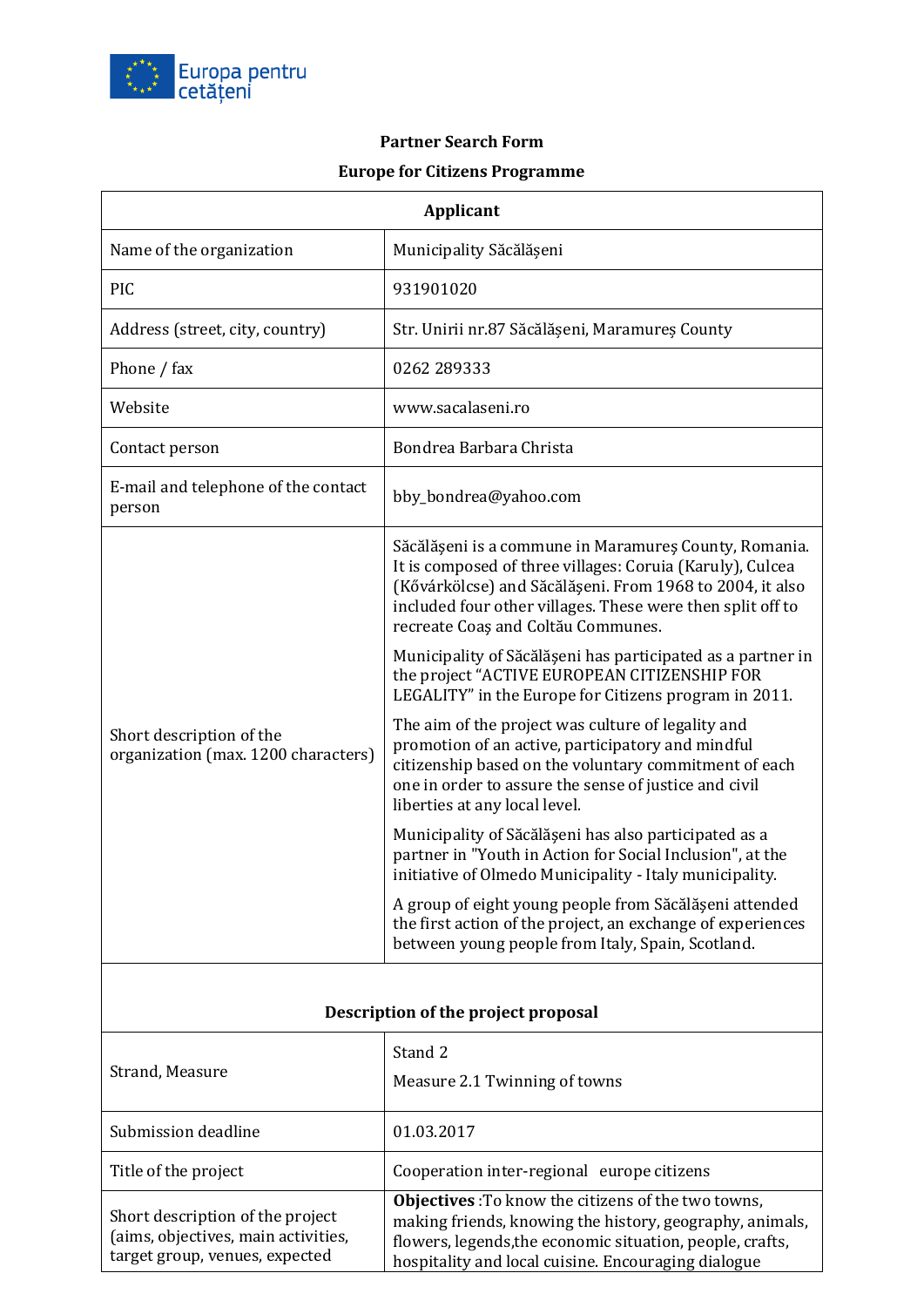

| results) (max. 1500 characters) | between European citizens and institutions UE. Working                                           |
|---------------------------------|--------------------------------------------------------------------------------------------------|
|                                 | in the project has encouraged citizens dialogue with                                             |
|                                 | The purpose of these<br>European institutions.                                                   |
|                                 | activities and events was organized to inform the citizens                                       |
|                                 | as well as to encourage a constructive dialogue.                                                 |
|                                 | Through a number of activities to increase awareness, the                                        |
|                                 | project wanted to help citizens to familiarize themselves                                        |
|                                 | with EU institutions and policies as well as the means at                                        |
|                                 | their disposal to express their opinions and send points                                         |
|                                 | politicians their views at European level.                                                       |
|                                 | At the same time, participants will be familiar with online                                      |
|                                 | interaction tools: forums, websites, platforms, blogs and                                        |
|                                 | useful Internet addresses where they can express their                                           |
|                                 | views.                                                                                           |
|                                 | National and international conferences included in                                               |
|                                 | roundtable discussions, which are other mechanisms                                               |
|                                 | through which citizens can express their views.                                                  |
|                                 | The purpose of these activities and events organized was                                         |
|                                 | to inform as good citizens, to encourage constructive                                            |
|                                 | dialogue and possible cooperation contracts (services,                                           |
|                                 | presentation or exhibition with sale items Traditional                                           |
|                                 | food and nonfood) between small businesses and local                                             |
|                                 | artisans.                                                                                        |
|                                 | The activities carried out in collaboration with                                                 |
|                                 | international partners have reached a European                                                   |
|                                 | dimension by debates stressed the importance and role                                            |
|                                 | of the European Union, its institutions.                                                         |
|                                 | EU programs were presented development seminars                                                  |
|                                 | were held on "Active Ageing and Solidarity between                                               |
|                                 | Generations', emphasizing the importance of inter-                                               |
|                                 | regional cooperation - 8:21 p.m. Europe by Europeans                                             |
|                                 | citizens.                                                                                        |
|                                 | The activities have reached a cultural and social                                                |
|                                 | dimension, contributing to the evolution of traditional                                          |
|                                 | folk bands, where artists were able to interact, to                                              |
|                                 | transmit cultural values regional developments that have                                         |
|                                 | delighted audiences.                                                                             |
|                                 | Activities:                                                                                      |
|                                 | • Visiting the village and city institutions • Hiking the                                        |
|                                 | Citadel Chioarului, Monastery Habra and the historical                                           |
|                                 | museum Sandor Petofi                                                                             |
|                                 | To know the history of the neighborhood .Visit to the                                            |
|                                 | Youth Centre, recovery and rehabilitation "Pinocchio                                             |
|                                 | "who were institutionalized .Visit the cultural sites of                                         |
|                                 | local and national interest, Pain Memorial Museum in                                             |
|                                 | Sighet) • Learning 3 dances and songs specific to the                                            |
|                                 | (local) and 3 folk dances and songs specific to the area                                         |
|                                 | (invited)                                                                                        |
|                                 | • Working Hours manual for local folk art: Production                                            |
|                                 | stirrups in bottles, tissue to war, wall decorations in                                          |
|                                 | handloom                                                                                         |
|                                 | • Exhibition of Fine Arts "course visit the pottery from                                         |
|                                 | the potter's house "" in Baia Sprie                                                              |
|                                 | - Debate on the theme "Development through European                                              |
|                                 | programs"                                                                                        |
|                                 | - Art parade and sport . The evolution of folk bands, local<br>folk artists, international music |
|                                 |                                                                                                  |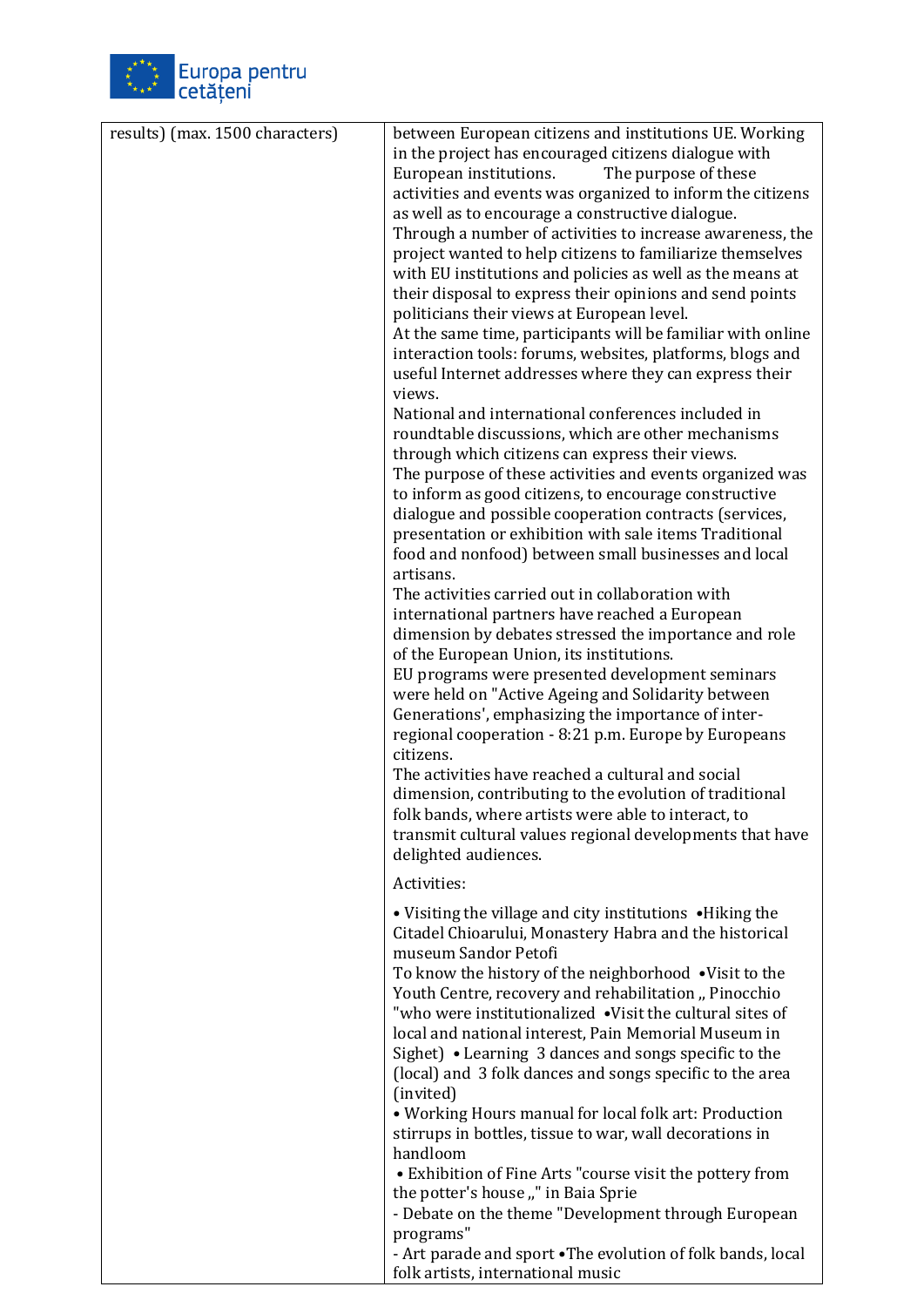

| • Visit to a dairy farm in the village to know the life of a<br>farm and prepare specific products • Preparation of a pig<br>according to two local cuisines; • competitions and other<br>activities<br>• Meeting with local politicians; • Presentations on the<br>theme the history of the two towns and the European<br>Union.<br>• Participation in job ecumenical Mass at Assumption<br>Church "Coruia; Cultural associations were actively<br>involved (folk), sports associations, educational<br>institutions, culture.<br>Thinking project activities, data and objectives, the two<br>partners have done together, through the meeting |
|--------------------------------------------------------------------------------------------------------------------------------------------------------------------------------------------------------------------------------------------------------------------------------------------------------------------------------------------------------------------------------------------------------------------------------------------------------------------------------------------------------------------------------------------------------------------------------------------------------------------------------------------------|
| Target groups: 25 people from partner and local<br>participants asociations and village residents                                                                                                                                                                                                                                                                                                                                                                                                                                                                                                                                                |
| Expected result: Concrete exchange of knowledge and<br>projects at international level on the value of<br>volunteerism to prmomote legality, prevent and combat<br>crime, racism and xenophobia.                                                                                                                                                                                                                                                                                                                                                                                                                                                 |
| Programming of future joint activities between the<br>involved partners and non profit organisations active in<br>the field,                                                                                                                                                                                                                                                                                                                                                                                                                                                                                                                     |
| - to encourage concrete exchange of knowledge and<br>projects at international level on the value of<br>volunteerism as promoter of legality in preventing and<br>combating crime, racism and xenophobia.                                                                                                                                                                                                                                                                                                                                                                                                                                        |
| - to encourage programming of future joint activities<br>between the involved partners and non profit<br>organisations active in the field. The partners delegations<br>that will include members of the target groups (young,<br>teachers, local representatives) will deeply know each<br>other and have the occasion to work together in exchange<br>effective project and practices at institutional level<br>exchanging knowledge on the respective local/regional<br>situations.                                                                                                                                                           |
| Signature of a town twinning cooperation agreement on<br>active joint cultural policies to promote Active<br>Citizenship for Legality.                                                                                                                                                                                                                                                                                                                                                                                                                                                                                                           |
| Results and impact:<br>-Citizens Sacalaseni village realized that they are citizens<br>of Europe that have much to offer. Increased self-<br>confidence in their future.                                                                                                                                                                                                                                                                                                                                                                                                                                                                         |
| -Promotion and dissemination of the project: the<br>program's logo posted on each material used; a<br>presentation program; project information on the<br>website commune; articles in newspapers County;<br>reports on local television; The involvement of partners<br>in the conception; implementation and evaluation.<br>To encourage constructive dialogue and possible<br>cooperation contracts (services, presentation or<br>exhibition with sale items Traditional food and nonfood)                                                                                                                                                    |
| between small businesses and local artisans.                                                                                                                                                                                                                                                                                                                                                                                                                                                                                                                                                                                                     |